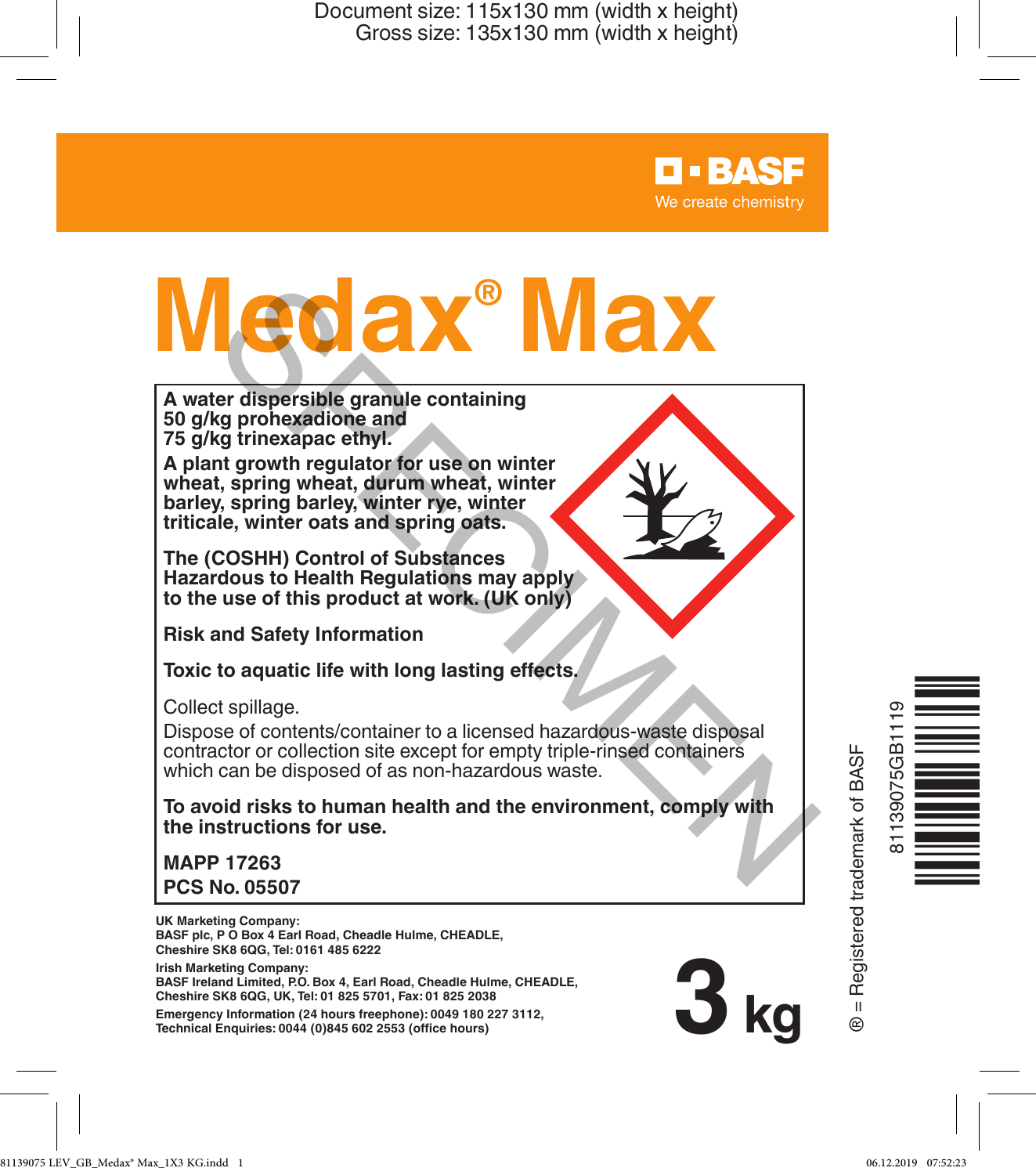### **SAFETY PRECAUTIONS**

### **Operator protection**

Engineering control of operator exposure must be used where reasonably practicable, in addition to the following items of personal protective equipment:

WEAR SUITABLE PROTECTIVE GLOVES when handling the product or contaminated surfaces. However, engineering controls may replace personal protective equipment if a COSHH assessment shows that they provide an equal or higher standard of protection (UK only).

WASH CONCENTRATE from skin or eyes immediately.

DO NOT BREATHE SPRAY.

### **Environmental protection**

### **Storage and disposal**

### **For professional use only**

### The Voluntary Initiative

### **IMPORTANT INFORMATION**

| DU NUT DHEATHE SPHAT.<br>WASH HANDS AND EXPOSED SKIN before meals and after work.<br>WHEN USING DO NOT EAT, DRINK OR SMOKE.<br>IF YOU FEEL UNWELL, seek medical advice (show label where possible).                                                                                                                                                                                                           |                                                   |                                              |                                                                |  |  |
|---------------------------------------------------------------------------------------------------------------------------------------------------------------------------------------------------------------------------------------------------------------------------------------------------------------------------------------------------------------------------------------------------------------|---------------------------------------------------|----------------------------------------------|----------------------------------------------------------------|--|--|
| <b>Environmental protection</b><br>Do not contaminate water with the product or its container. Do not clean application equipment near surface<br>water. Avoid contamination via drains from farmyards and roads.                                                                                                                                                                                             |                                                   |                                              |                                                                |  |  |
| Storage and disposal<br>DO NOT RE-USE CONTAINER for any purpose.<br>KEEP AWAY FROM FOOD, DRINK AND ANIMAL FEEDINGSTUFFS.<br>KEEP OUT OF REACH OF CHILDREN.<br>KEEP IN ORIGINAL CONTAINER, tightly closed, in a safe place.<br>RINSE CONTAINER THOROUGHLY by using an integrated pressure rinsing device or manually rinsing<br>three times. Add washings to sprayer at time of filling and dispose of safely. |                                                   |                                              |                                                                |  |  |
| For professional use only                                                                                                                                                                                                                                                                                                                                                                                     |                                                   |                                              |                                                                |  |  |
| This label is compliant with the CPA Voluntary Initiative Guidance (UK only)<br>The                                                                                                                                                                                                                                                                                                                           |                                                   |                                              |                                                                |  |  |
| <b>Voluntary</b><br>This product is approved under the Plant Protection Products Regulation 1107/2009.<br><b>Initiative</b>                                                                                                                                                                                                                                                                                   |                                                   |                                              |                                                                |  |  |
| <b>IMPORTANT INFORMATION</b><br>FOR USE ONLY AS AN HORTICULTURAL FUNGICIDE, as directed below:                                                                                                                                                                                                                                                                                                                |                                                   |                                              |                                                                |  |  |
| <b>Crops</b>                                                                                                                                                                                                                                                                                                                                                                                                  | <b>Maximum individual</b><br>dose (kg product/ha) | <b>Maximum total dose</b><br>(kg product/ha) | <b>Latest time of Application</b>                              |  |  |
| Winter wheat*, Winter<br>triticale *                                                                                                                                                                                                                                                                                                                                                                          | $0.75$ kg                                         | 1.0 <sub>kg</sub>                            | Up to and including the end of booting<br>(BBCH 49)            |  |  |
| Winter barley **                                                                                                                                                                                                                                                                                                                                                                                              | 1.0 <sub>kg</sub>                                 | 1.5 <sub>kg</sub>                            | Up to and including the end of booting<br>(BBCH 49)            |  |  |
| Winter rve **                                                                                                                                                                                                                                                                                                                                                                                                 | 1.0 <sub>k</sub>                                  | 1.0 <sub>k</sub>                             | Up to and including the end of booting<br>(BBCH 49)            |  |  |
| Spring wheat, Durum wheat,<br>Spring oat                                                                                                                                                                                                                                                                                                                                                                      | 0.5 <sub>kg</sub>                                 | 0.5 <sub>kg</sub>                            | Up to and including flag leaf liqule just<br>visible (BBCH 39) |  |  |
| Winter oat, Spring barley                                                                                                                                                                                                                                                                                                                                                                                     | $0.75$ kg                                         | $0.75$ kg                                    | Up to and including flag leaf ligule just<br>visible (BBCH 39) |  |  |

### **Other specific restrictions:**

A maximum of 0.5 kg/ha can be applied to winter wheat and winter triticale during booting (BBCH 41 to 49). \*\* A maximum of 0.75 kg/ha can be applied to winter barley, winter rye during booting (BBCH 41 to 49).

**READ THE LABEL BEFORE USE. USING THIS PRODUCT IN A MANNER THAT IS INCONSISTENT WITH THE LABEL MAY BE AN OFFENCE. FOLLOW THE CODE OF PRACTICE FOR USING PLANT PROTECTION PRODUCTS.**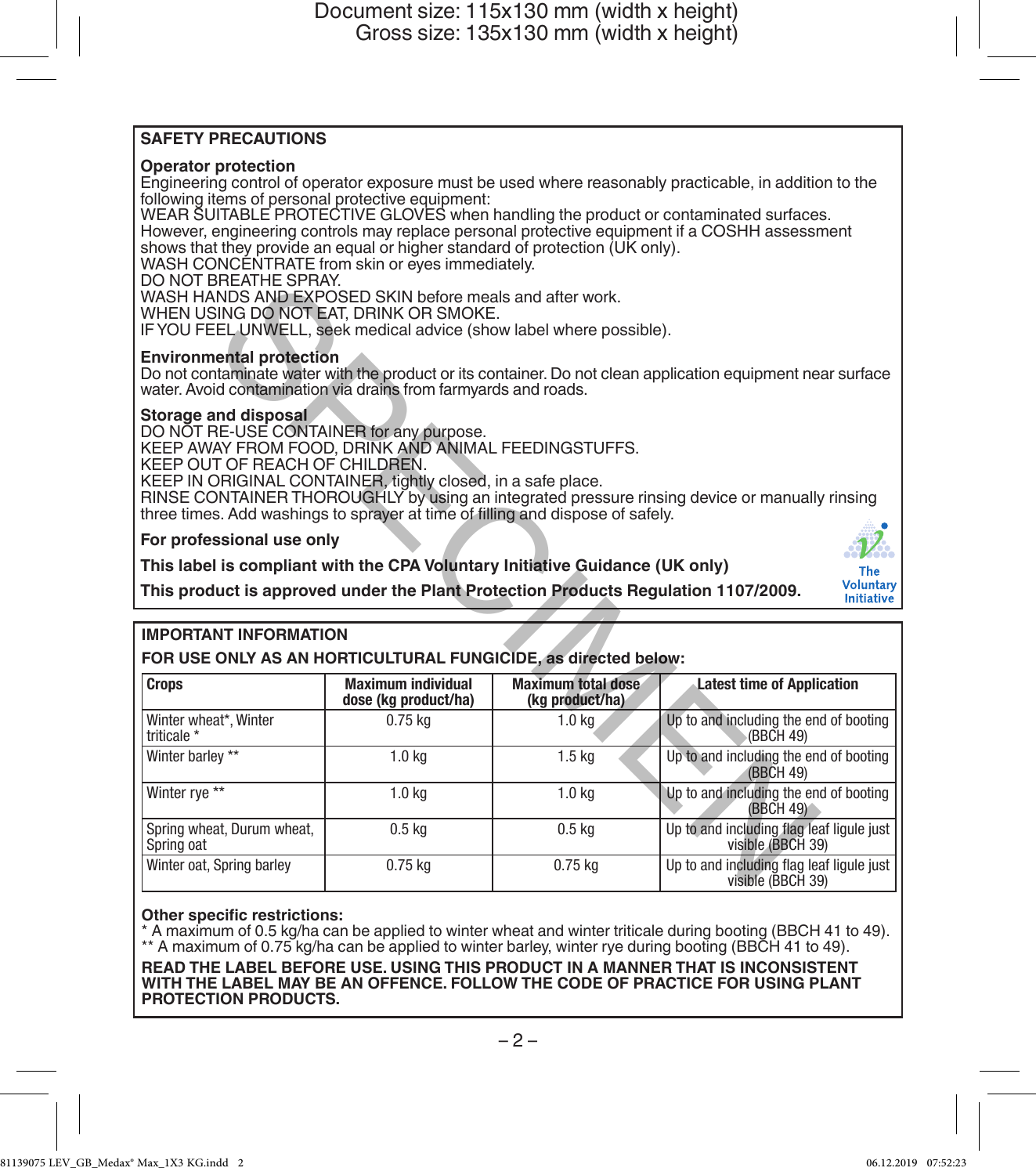# **DIRECTIONS FOR USE**

IMPORTANT: This information is approved as part of the Product Label. All instructions within this section must be read carefully in order to obtain safe and successful use of this product.

### **Restrictions/Warnings**

For professional use only.

Only use on crops at risk of lodging

# **Height reduction and lodging control**

### **Crop specific information**

### **Crops**

| only asc on crops at not or loaging<br>Avoid spray drift on to neighbouring crops.        | DO NOT apply MEDAX MAX to any crop suffering physical stress caused by waterlogging,<br>drought or other conditions. Crops with a substantial moisture deficit should not be treated.<br>Care should be taken to avoid overlap of spray swaths.<br>MEDAX MAX may be applied to crops undersown with grasses and clovers. |                                         |
|-------------------------------------------------------------------------------------------|--------------------------------------------------------------------------------------------------------------------------------------------------------------------------------------------------------------------------------------------------------------------------------------------------------------------------|-----------------------------------------|
| Height reduction and lodging control<br>winter and spring durum wheat, rye and triticale. | MEDAX MAX is a plant growth regulator for the reduction of crop height which can lead to the<br>control of lodging in winter and spring wheat, winter and spring barley, winter and spring oats,                                                                                                                         |                                         |
| <b>Crop specific information</b>                                                          |                                                                                                                                                                                                                                                                                                                          |                                         |
| Crops                                                                                     |                                                                                                                                                                                                                                                                                                                          |                                         |
| detailed below:                                                                           | MEDAX MAX can be used on all varieties of the following cereal crops at the rates and timings                                                                                                                                                                                                                            |                                         |
| <b>Crops</b>                                                                              | <b>Application timing (BBCH)</b>                                                                                                                                                                                                                                                                                         | <b>Maximum individual</b><br>dose ka/ha |
| Winter Wheat* Winter<br>Triticale*                                                        | End of tillering (BBCH 29) to before flag leaf<br>sheath extending (BBCH 41)                                                                                                                                                                                                                                             | 0.75                                    |
|                                                                                           | Flag leaf sheath extending (BBCH 41) to up to the<br>end of booting (BBCH 49)                                                                                                                                                                                                                                            | 0.5                                     |
| Winter Barlev**                                                                           | End of tillering (BBCH 29) to before flag leaf<br>sheath extending (BBCH 41)                                                                                                                                                                                                                                             | 1.0                                     |
|                                                                                           | Flag leaf sheath extending (BBCH 41) to up to the<br>end of booting (BBCH 49)                                                                                                                                                                                                                                            | 0.75                                    |
| Winter Rve*                                                                               | End of tillering (BBCH 29) to before flag leaf<br>sheath extending (BBCH 41)                                                                                                                                                                                                                                             | 1.0                                     |
|                                                                                           | Flag leaf sheath extending (BBCH 41) to up to the<br>end of booting (BBCH 49)                                                                                                                                                                                                                                            | 0.75                                    |
| Spring wheat Durum wheat<br>Spring oat                                                    | End of tillering (BBCH 29) to before flag leaf<br>sheath extending (BBCH 41)                                                                                                                                                                                                                                             | 0.5                                     |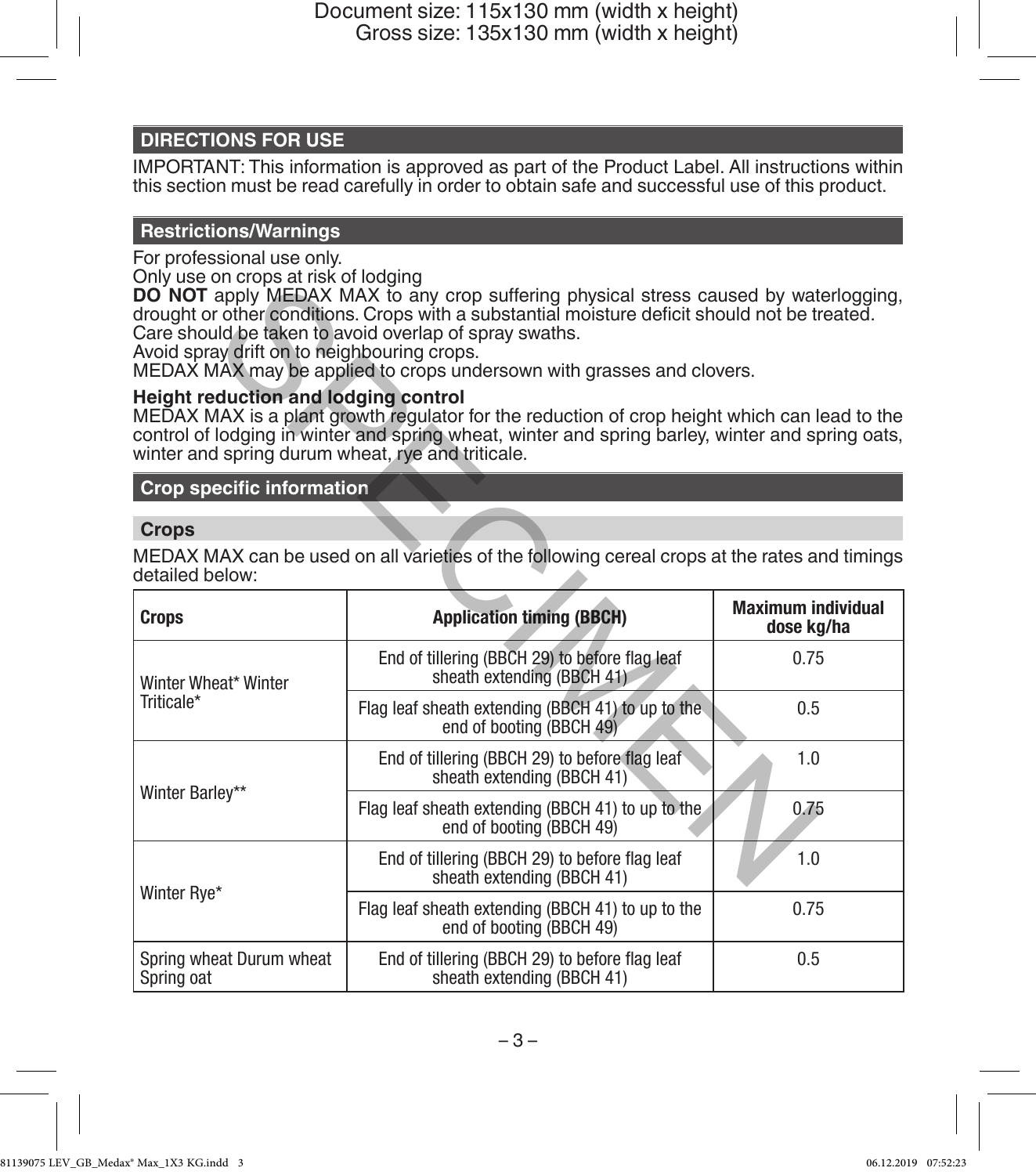| Crops                       | <b>Application timing (BBCH)</b>                                             | <b>Maximum individual</b><br>dose ka/ha |
|-----------------------------|------------------------------------------------------------------------------|-----------------------------------------|
| Winter oat<br>Spring Barley | End of tillering (BBCH 29) to before flag leaf<br>sheath extending (BBCH 41) | 0.75                                    |

\* A maximum total dose of 1.0 kg/ha can be applied to winter wheat, winter triticale and winter Rye.

\*\* A maximum total dose of 1.5 kg/ha can be applied to winter barley.

### **Rate of Application**

Apply in 200 litres of water per hectare.

### **Qualified recommendation**

MEDAX MAX may be applied up to 1.0 kg per hectare in 100 litres water per hectare although efficacy at this reduced water volume has not been evaluated.

### **Following crops**

Any crop can follow normally harvested or a failed cereal crop treated with MEDAX MAX and ploughing is not essential before sowing the next crop.

## **5. Mixing and application**

### **Mixing**

Never prepare more spray solution than is required.

Half fill the tank with clean water and start the agitation. Slowly add the required quantity of MEDAX MAX to the spray tank while re-circulating. Add the remainder of the water and continue agitation until spraying is complete. mum total dose of 1.5 kg/ha can be applied to winter barley.<br>
policition<br>
100 litres of water per hectare.<br>
The commendation<br>
AAS may be applied up to 1.0 kg per hectare in 100 litres water per hectare<br>
AAS may be applied

Tightly close the lid on any unused MEDAX MAX before storage.

On emptying the container, rinse container thoroughly by using an integrated pressure rinsing device or by manually rinsing three times. Add washings to tank at time of filling and dispose of container safely.

### **Application**

Apply as a MEDIUM spray, as defined by BCPC.

### **Sprayer cleaning**

Wash sprayer thoroughly immediately after use, using clean water and following best practice advice and the guidance provided by the equipment manufacturer.

## **Compatibilities**

For details of compatibilities contact your distributor, local BASF representative, the BASF Technical Services Hotline: 0845 602 2553 or visit our website at: www.agriCentre.basf.co.uk (UK) or www.agriCentre.basf.ie (Ireland)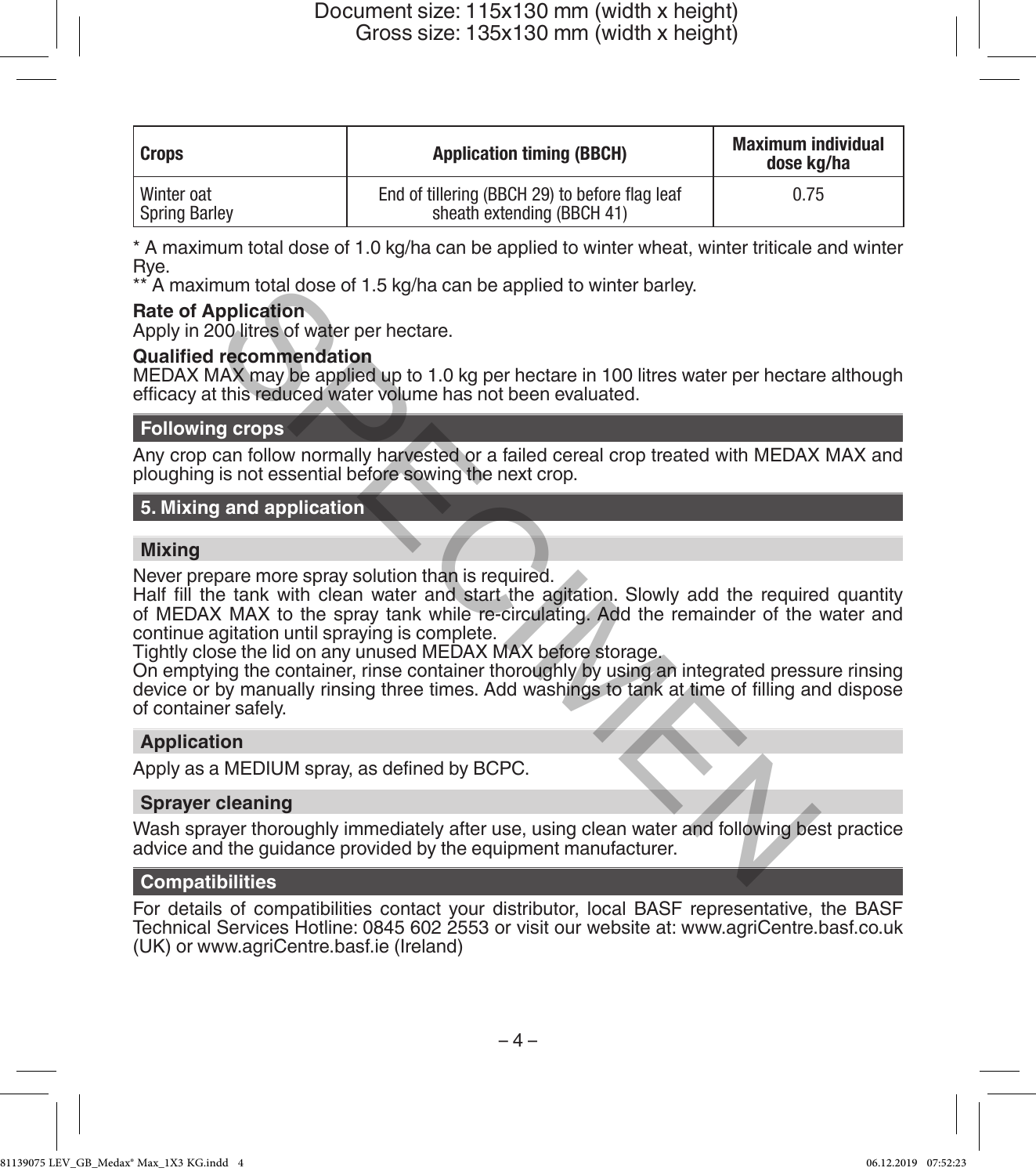### **The following does not form part of the product label under Regulation 1107/2009.**

With many products there is a general risk of resistance developing to the active ingredients. For this reason a change in activity cannot be ruled out. It is generally impossible to predict with certainty how resistance may develop because there are so many crop and use connected ways of influencing this. We therefore have to exclude liability for damage or loss attributable to any such resistance that may develop. To help minimise any loss in activity the BASF recommended rate should in all events be adhered to.

Numerous, particularly regional or regionally attributable, factors can influence the activity of the product. Examples include weather and soil conditions, crop plant varieties, crop rotation, treatment times, application amounts, admixture with other products, appearance of organisms resistant to active ingredients and spraying techniques. Under particular conditions a change in activity or damage to plants cannot be ruled out. The manufacturer or supplier is therefore unable to accept any liability in such circumstances. All goods supplied by us are of high grade and we believe them to be suitable, but as we cannot exercise control over their mixing or use or the weather conditions during and after application, which may affect the performance of the material, all conditions and warranties, statutory or otherwise, as to the quality or fitness for any purpose of our goods are excluded and no responsibility will be accepted by us for any damage or injury whatsoever arising from their storage, handling, application or use; but nothing should be deemed to exclude or restrict any liability upon us which cannot be excluded or restricted under the provisions of the Unfair Contract Terms Act 1977 or any similar applicable law. s, panuality regional or regional particulate, iactors can influence in the specifical coduct. Examples include wealther and soil conditions, crop plant variety readers that in activity or damage to plants cannot be ruled

– 5 –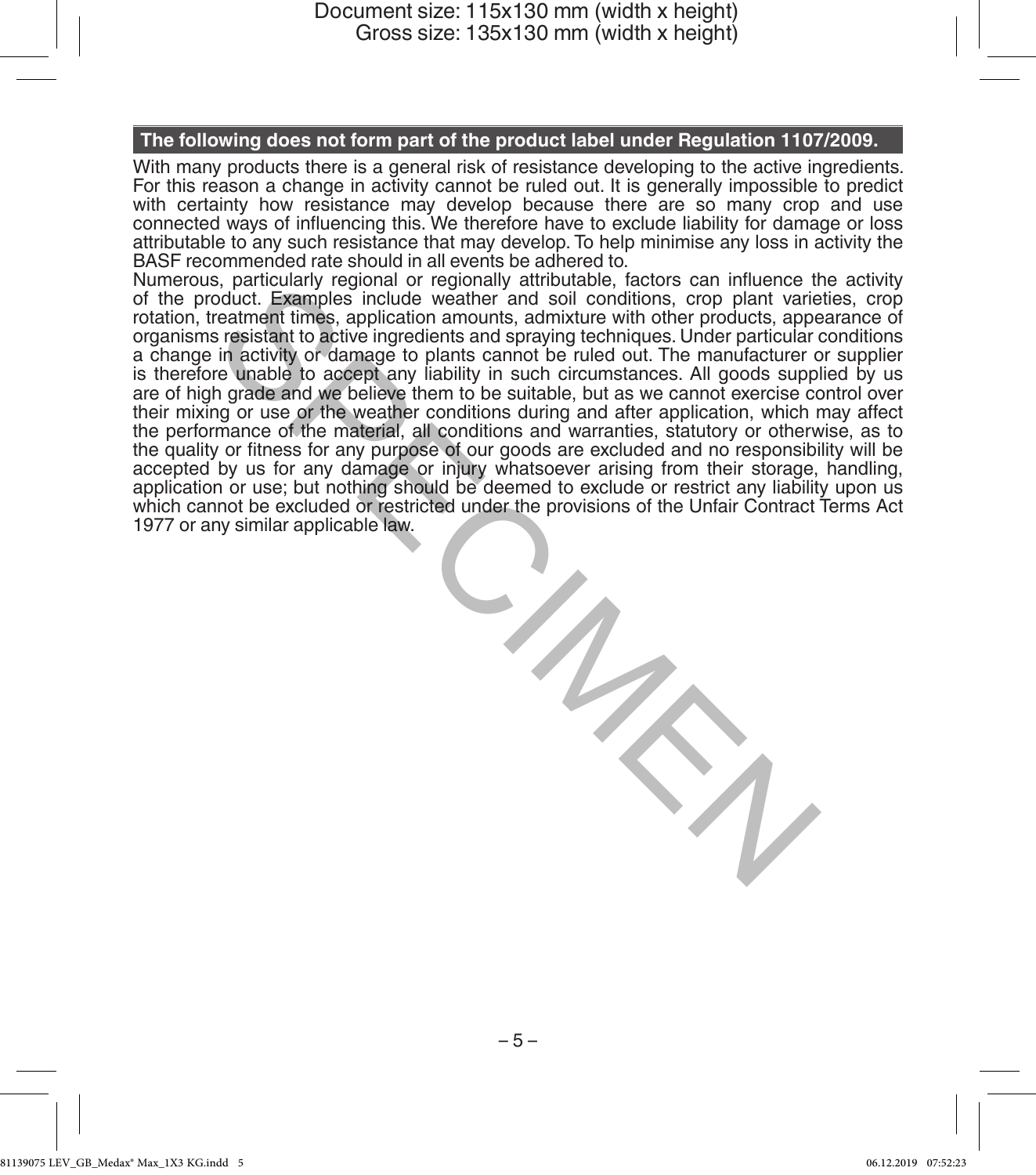# **Section 6 of the Health and Safety at Work Act (UK only)**

### **Additional Product Safety Information**

The product label provides information on a specific pesticidal use of the product; do not use otherwise, unless you have assessed any potential hazard involved, the safety measures required and that the particular use has "off-label" approval or is otherwise permitted under the Plant Protection Products Regulations.

The information on this label is based on the best available information including data from test results.

# **UK Safety Data Sheet**

To access the Safety Data Sheet for this product scan the QR code or use the weblink below:



bit.ly/Medax\_Max\_sds

Alternatively, contact your supplier.

## **Ireland Safety Data Sheet**

To access the Safety Data Sheet for this product scan the QR code or use the weblink below:



bit.ly/Medax\_Max\_IE\_sds Alternatively, contact your supplier.